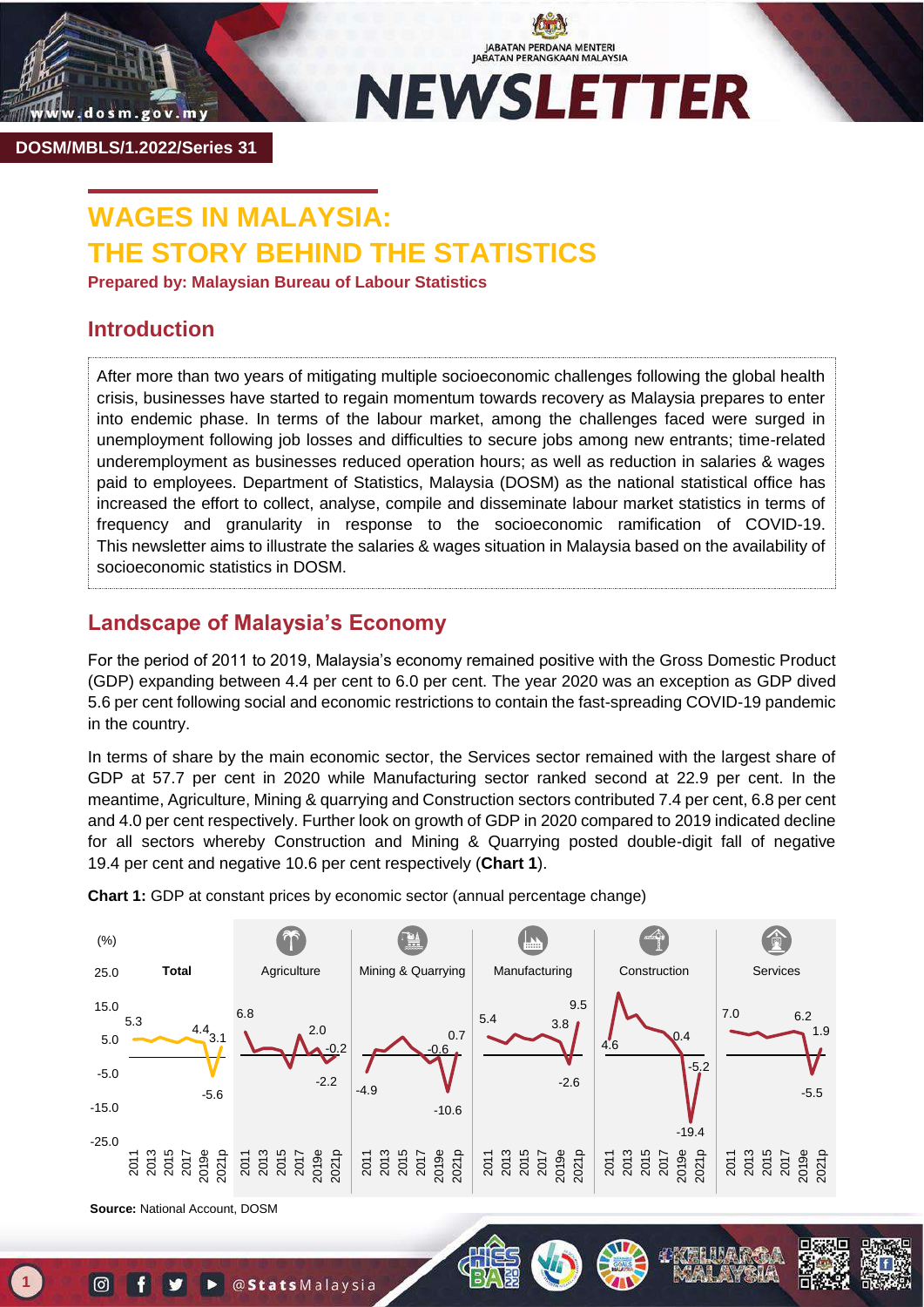With a more targeted mechanism to reduce the number of daily COVID-19 new cases in 2021, GDP had rebounded by 3.1 per cent as all sectors improved. Nevertheless, the level of GDP has not returned to pre-pandemic period.

Looking at the return to labour in Malaysia which was indicated by the compensation of employees (CE), the time series from 2011 to 2019 had remained in a positive trend. However, CE registered a contraction of 3.0 per cent in 2020. While the share of CE to GDP had reached the highest point at 37.2 per cent in 2020, it has yet to surpass the 40 per cent target (DOSM, 2021) (**Chart 2**). The increase in share of CE to GDP in 2020 was partly due to a larger declined in gross operating surplus which was return to businesses.

The share of CE for Malaysia is relatively lower than most high-income countries such as Singapore, Australia and the United States of America, which posted shares of CE between 42.7 per cent to 55.0 per cent (**Chart 3**). The low share of CE could be associated with the current economic structure in Malaysia, which is influenced by low value-added and labour intensive industries.



**Chart 2:** Compensation of employees (CE), Malaysia,

**Chart 3:** Share of CE to total GDP for selected countries, 2020





#### **Source:** National Account, DOSM

As the major contributor to Malaysia's economy, the Services sector generated 63.5 per cent of CE in 2020. The share of CE for Manufacturing sector encompassed 22.6 per cent while Construction contributed 7.9 per cent. Meanwhile, CE in Agriculture and Mining & quarrying sectors accounted for 4.1 per cent and 1.9 per cent of share respectively.

Looking at the share of CE to value added, Construction sector registered the largest share at 72.7 per cent in 2020 considering the higher reliance of this sector on labour. The mean monthly salaries & wages received by paid employees in this sector was RM2,388. Although CE share for Services sector was 41.0 per cent, employees earned higher mean monthly salaries & wages of RM2,981. The share of CE to value added for Manufacturing sector was 37.7 per cent while mean monthly salaries & wages amounted to RM2,407. In Agriculture sector, the composition of CE was contributed 18.7 per cent with mean monthly salaries & wages of RM1,491. The lowest share of CE to value added was registered by Mining & quarrying sector at 10.3 per cent following the influence of capital intensive of oil & gas industry in this sector. Mean salaries & wages recorded by this sector was RM4,835 per month, which was the highest among the economic sector (**Chart 4**).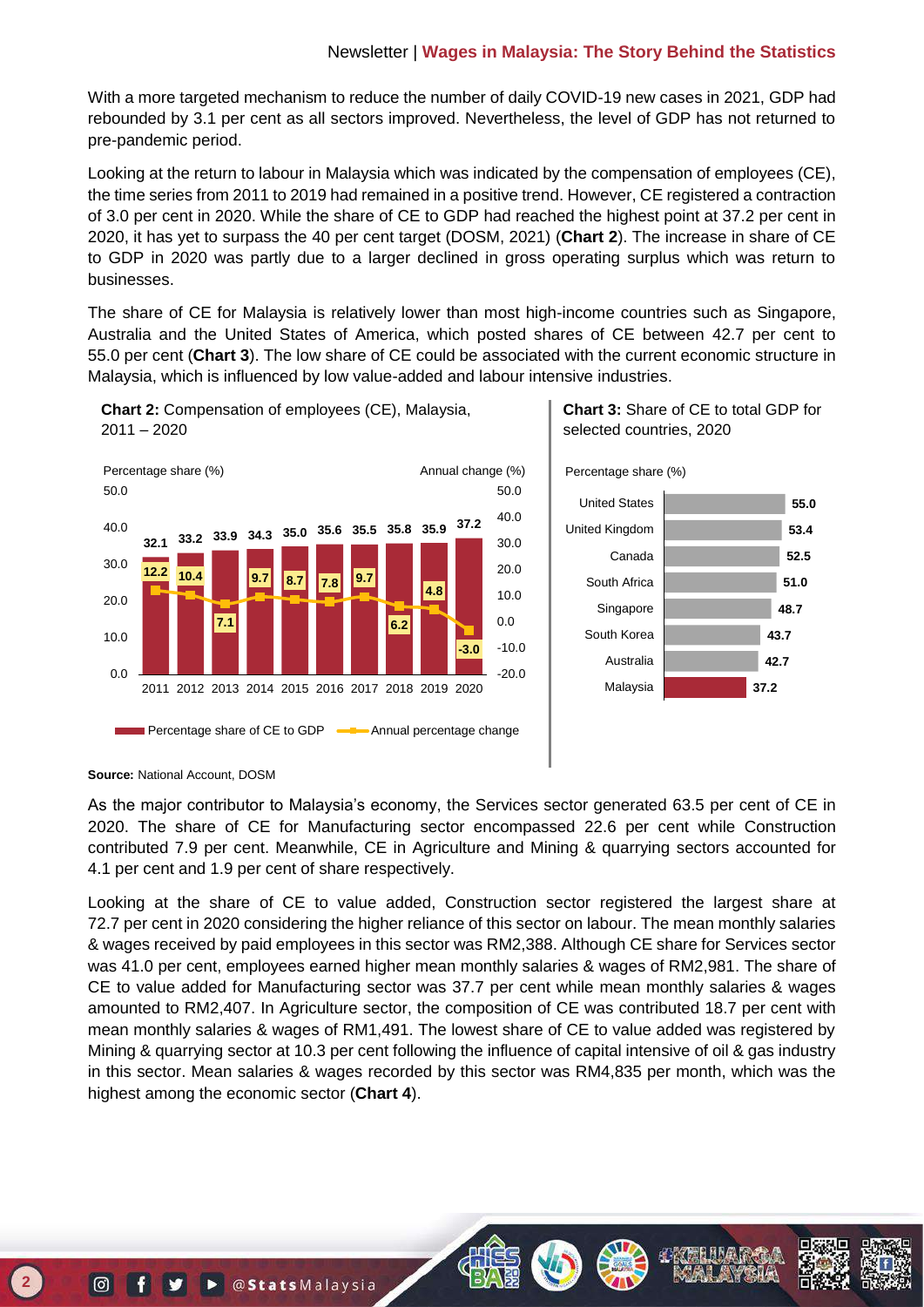### Newsletter | **Wages in Malaysia: The Story Behind the Statistics**

**Chart 4:** Compensation of employee and mean & median salaries and wages by economic sector, Malaysia, 2019 & 2020



**Source:** National Account and Salaries & Wages Survey, DOSM

#### **Box 1. Minimum Wage Implementation**

*"Minimum wage is the minimum amount of remuneration that an employer is required to pay wage earners for the work performed during a given period, which cannot be reduced by collective agreement or an individual contract"*

#### *International Labour Organization*

The minimum wage is a legal requirement that requires employers to pay their employees at least the minimum rate of wage that has been set. Approximately 90 per cent of nations in the world have a minimum wage policy that is acceptable for their economic systems. Australia, for example, has had a minimum wage policy in place since 1904, whereas the United States of America has had one in place since 1983.

The **nationwide implementation of minimum wages** in Malaysia was announced **for the first time** in July 2012 as one of the initiatives to support low income households. The Minimum Wage Order 2012 was formed and **enforced on 1 January 2013** with **monthly minimum of RM900 per month for Peninsular Malaysia** and **RM800 in Sabah and Sarawak**. This rate was eventually raised to **RM1,000 per month in Peninsular Malaysia** and **RM920 in Sabah and Sarawak in 2016**.

Then in **2019**, the minimum wage rate was increased to **RM1,100 nationwide**. The last amendment to the minimum wage was on **1 February 2020** to **RM1,200** after the introduction of the 2020 Budget. The announcement of **a new minimum wage** came on 19 March 2022 and **is scheduled to take effect on 1 May 2022 (Exhibit 1.1)**.







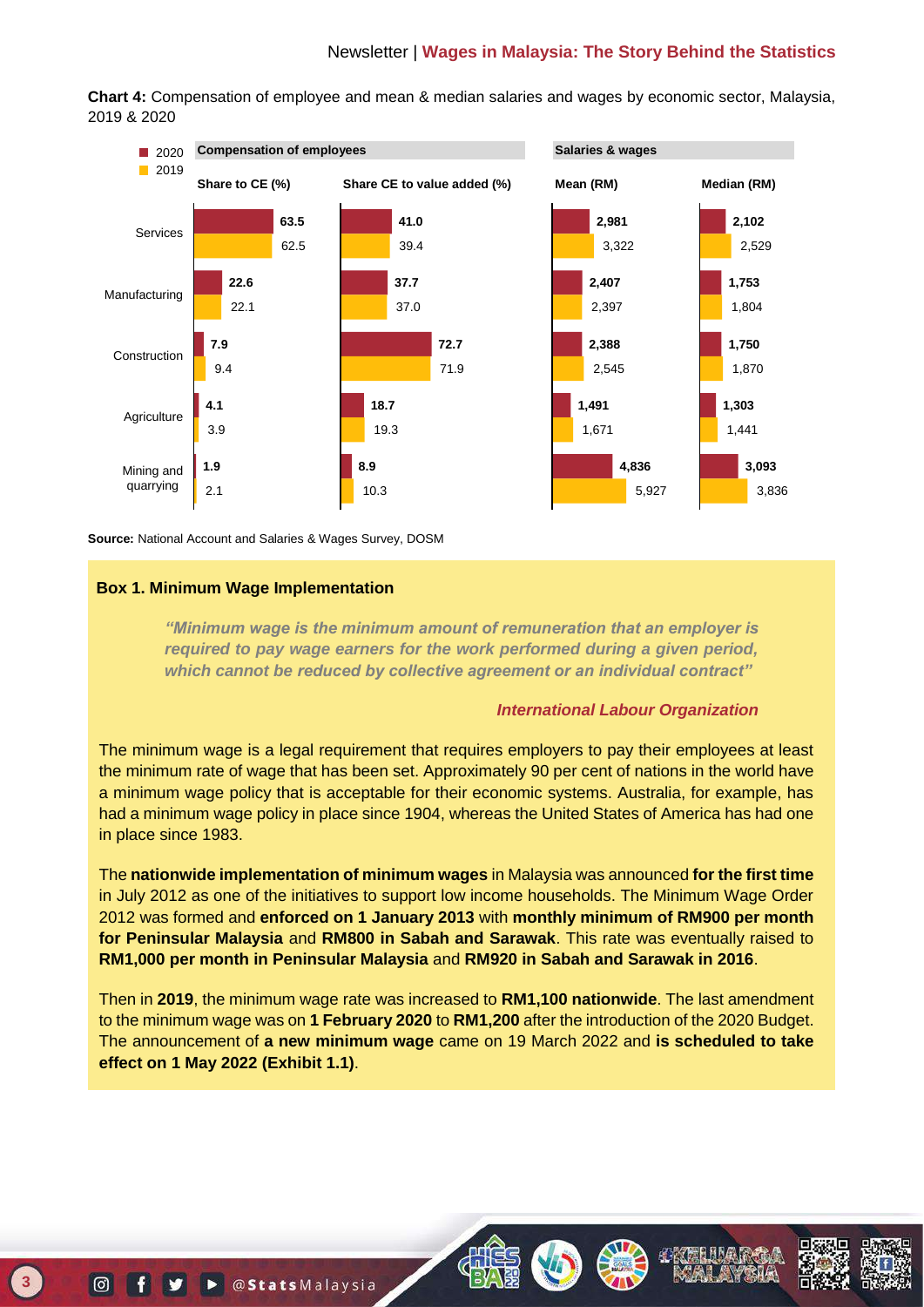

\* New minimum wage order raised to RM1,200 per month in major cities under the administration of 57 city councils and municipal council.

The Malaysia's new minimum wage of RM1,500 (USD355) which is equivalent to RM7.80 (USD1.84) per hour with a maximum of 48 working hours per week is still far behind when compared to other countries **(Chart 1.1)**.

**Chart 1.1:** The new minimum hourly wage of selected country (USD)



**Source:** https://worldpopulationreview.com/country-rankings/minimum-wage-by-country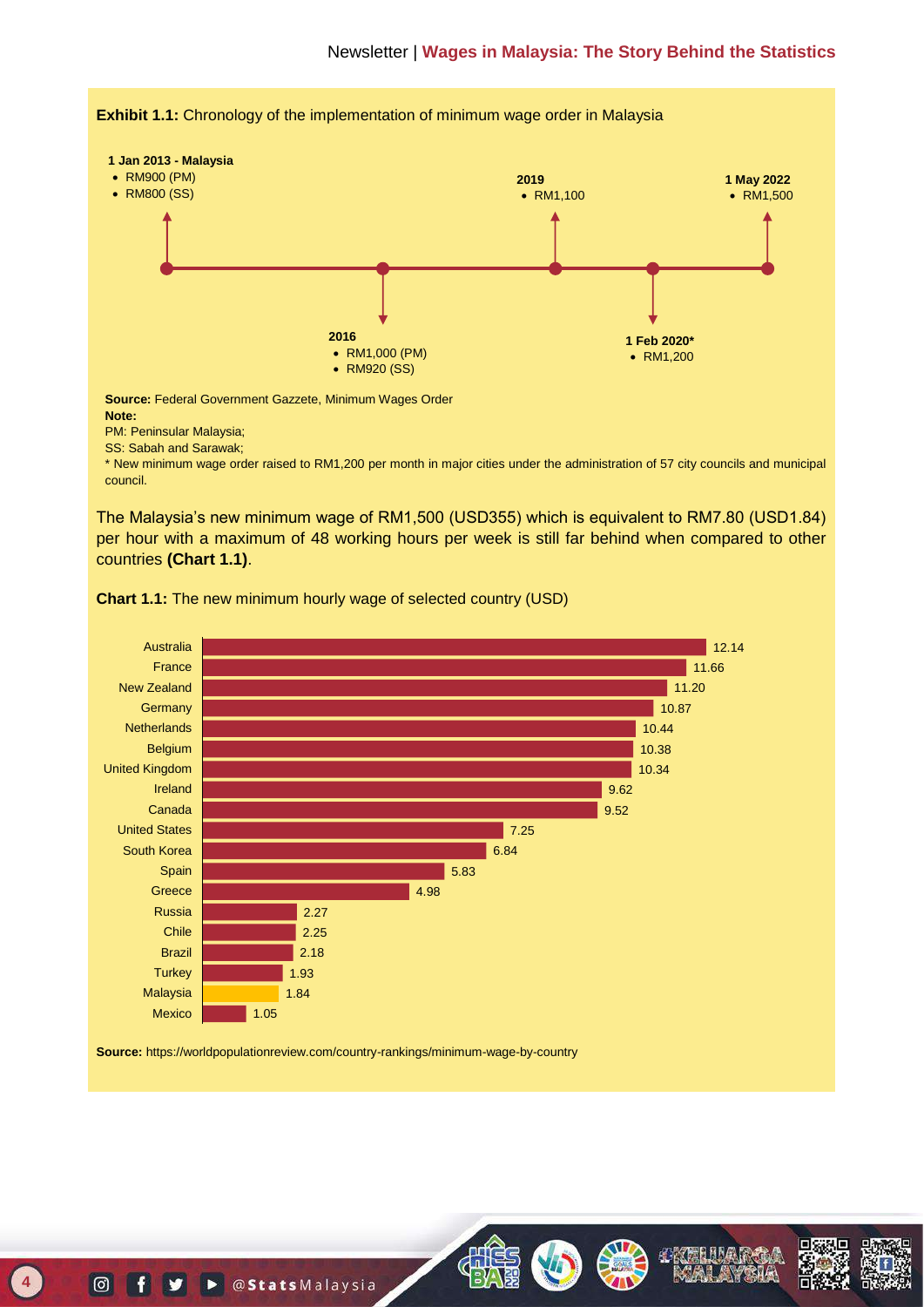## **How Has Pandemic Affected Salaries & Wages in Malaysia**

The COVID-19 pandemic was discovered as early as November 2019 and then spread to many countries, including Malaysia. The virus was first found in the country on 24 January 2020. Therefore, some businesses opted for unpaid leave or cut wages when their operations could not be conducted as usual. However, as the new norm set in, creative business models were adopted to mitigate losses. In addition, to cushion this impact, the Government rolled out several policies and initiatives, including the National Economic Recovery Plan, the Wage Subsidy Programme and several grants and financing programmes.

Malaysia's labour market experienced uneven momentum throughout 2020 following the economic consequences of the health crisis. This had caused cancellation or freezing of new hires and subsequently resulted job losses, decline of total employment and increase in unemployment. Besides, strict COVID-19 containment measures adopted in this country also limited business operation hours and led to reduced working hours.

Prior to the health crisis that is between 2011 to 2019, mean monthly salaries & wages received by full-time equivalent of paid employee in the public and private sectors grew 5.9 per cent per annum. The lowest increase was registered in 2011 at 1.0 per cent while the highest was in 2014 at 8.4 per cent. However, the year 2020 saw the mean monthly salaries & wages received fell for the first time since the series began in 2010. The mean value declined by 8.1 per cent to RM2,747 from RM2,989 in 2019. During the same period, median monthly salaries & wages recorded a double-digit decrease of 13.3 per cent to RM1,894 (2019: RM2,185). Despite the reduction in terms of salaries & wages received, the number of recipients remained on a positive growth, albeit at a slower rate of 0.2 per cent (+16.7 thousand persons) in 2020 to record 10.97 million persons **(Chart 5)**.

**Chart 5:** Number of recipients, mean and median monthly salaries & wages, 2011 – 2020



#### **Salaries & wages recipients**





**Mean monthly salaries & wages**

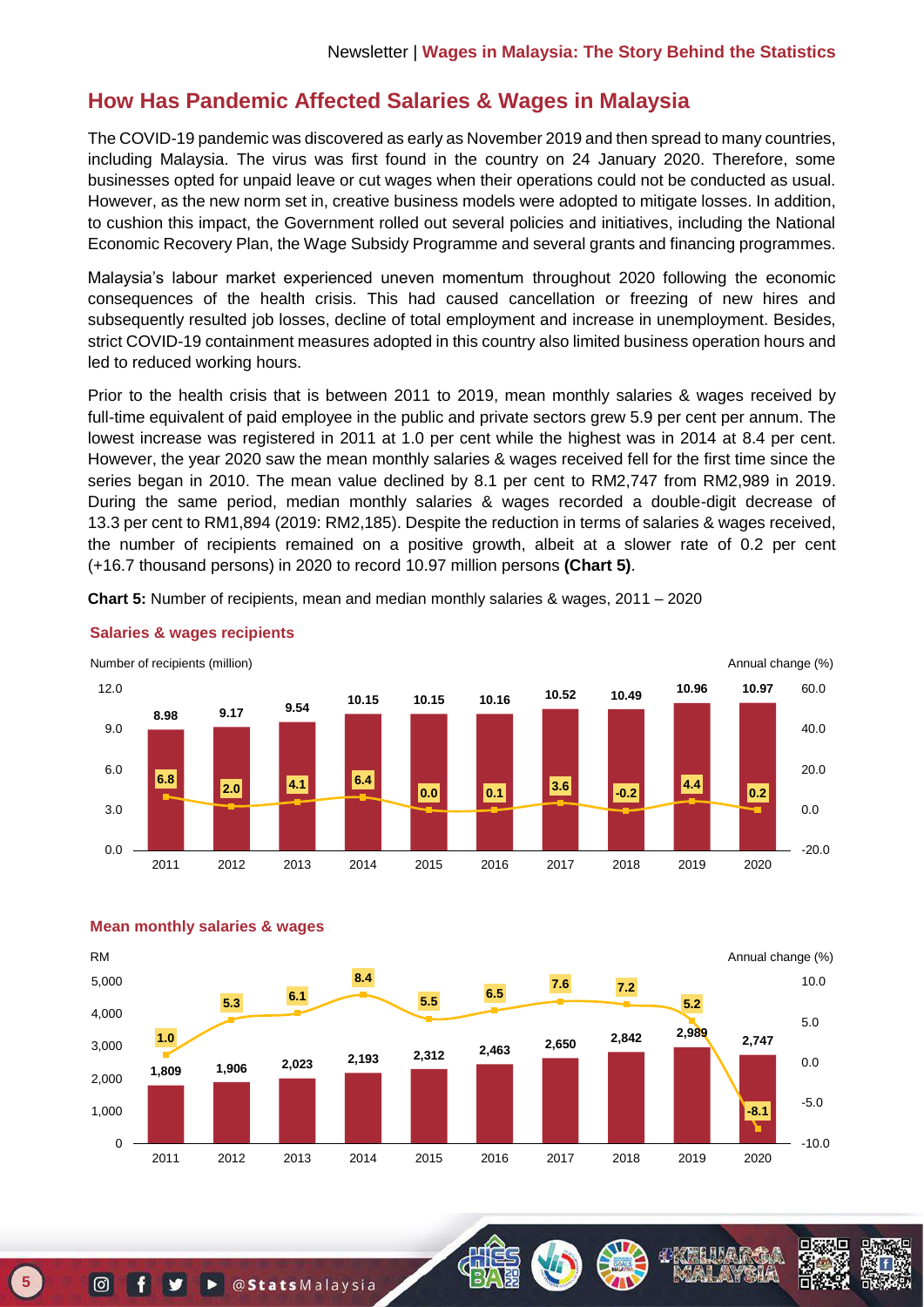

#### **Median monthly salaries & wages**

Further analysis by citizenship indicated that the share of non-citizen recipients ranged from 15.0 per cent to 17.8 per cent between 2011 to 2019. In 2020, the number of citizen recipients continued to increase by 2.1 per cent (+195.5 thousand) to 9.39 million persons while, the number of non-citizen recipients reduced by 10.2 per cent (-178.8 thousand) to 1.58 million persons. Thus, the share of non-citizen recipients also declined to 16.1 per cent. The decrease of non-citizens was in line with recalibration of foreign labour and international border closures in 2020.In overall, mean and median monthly salaries & wages of citizens were higher compared to non-citizens since most non-citizens were employed in semi-skilled and low-skilled occupation categories **(Chart 6)**.

**Chart 6:** Number of recipients, mean and median monthly salaries & wages by citizenship, 2011 – 2020



**Salaries & wages recipients**



#### **Mean monthly salaries & wages**

**Source:** Salaries & Wages Survey, DOSM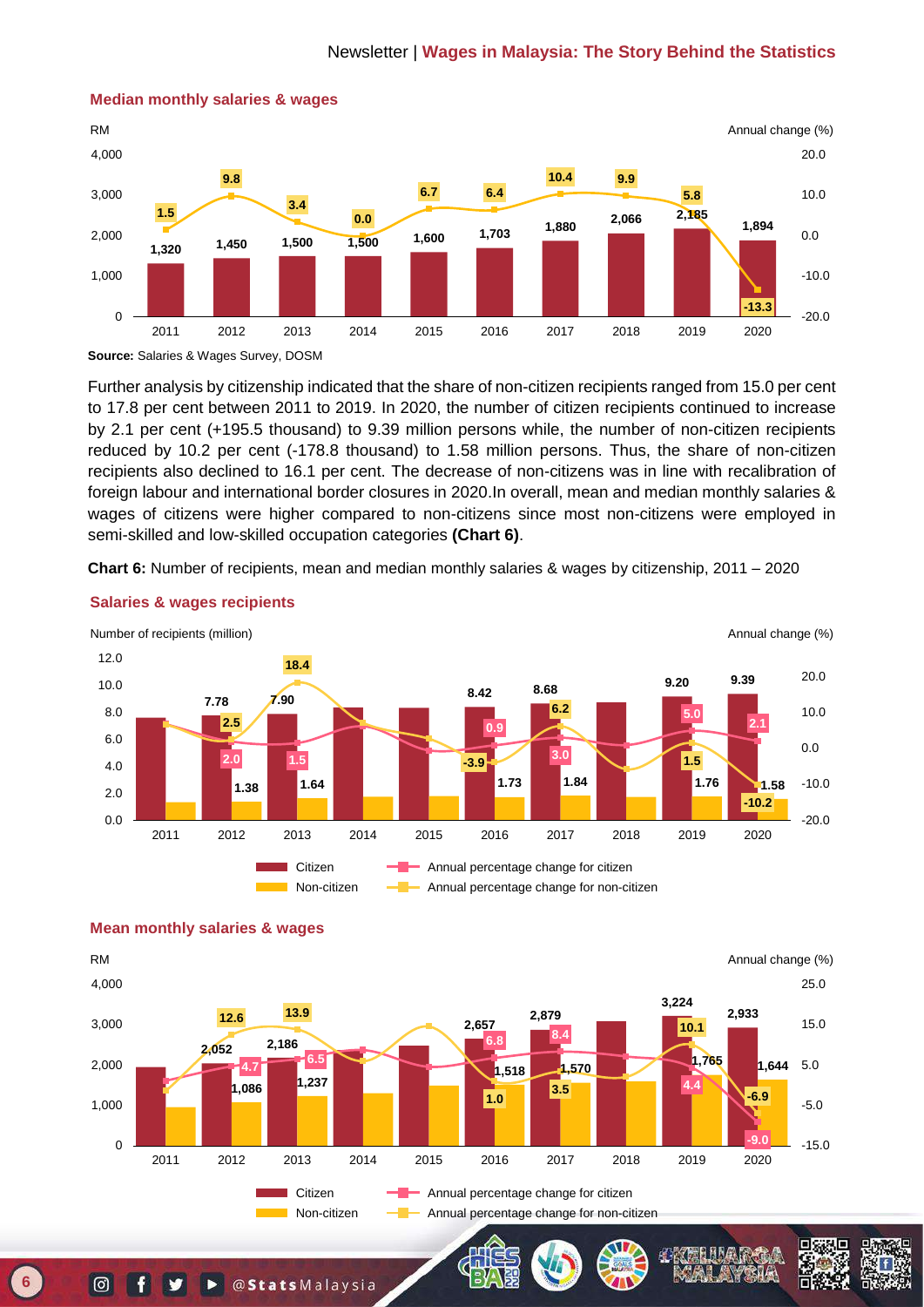

#### **Median monthly salaries & wages**

**Source:** Salaries & Wages Survey, DOSM

Based on the profile of mean salaries & wages by economic sector for the year 2020, Mining and quarrying sector registered the highest mean monthly salaries & wages at RM 4,835. In the meantime, the services sector ranked second at RM 2,981. In the meantime, Agriculture sector recorded the lowest mean salaries & wages at RM 1,491. The Manufacturing sector with mean monthly salaries & wages of 2,407 in 2020 was the only sector which posted increase in salaries & wages as compared to the previous year. Meanwhile, the mean salaries & wages for the other sectors indicated decline from 2019.

As for the category of skill, the mean monthly salaries & wages of recipients in the skilled category stood at RM4,635 in 2020, which was nearly 3 times higher than RM1,587 received by low-skilled employees (**Chart 7**).



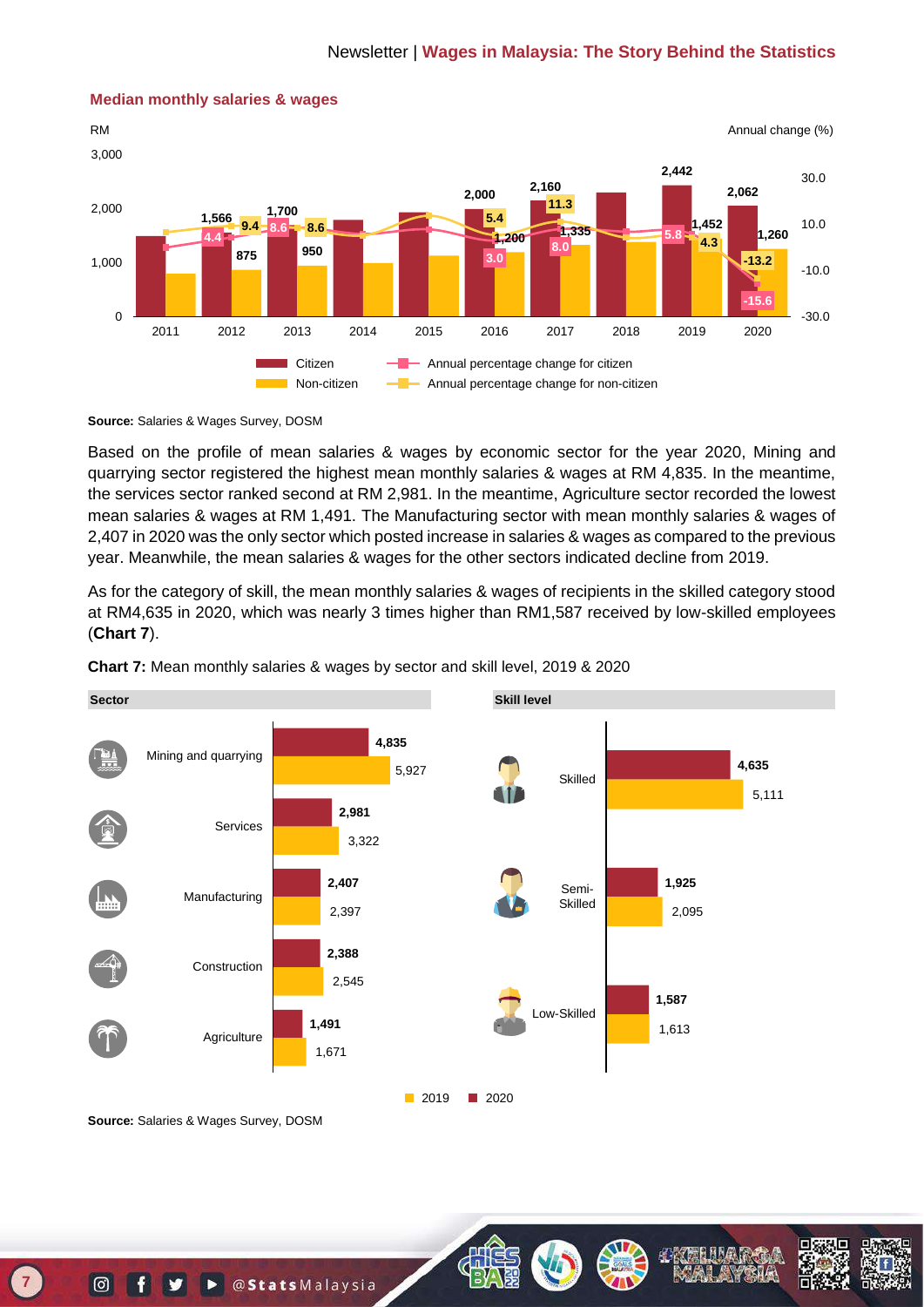#### **Box 2. Cost of Living**

Cost of living is a measure of the cost required to meet basic needs as well as other needs in order to maintain a certain standard of living. Generally, household consumption expenditure varies depending on the income or salary received. In addition, the increase in the price of goods also affects the decision of household expenditure. Thus, the cost of living is influenced by three main factors mainly individual income, spending patterns, and price of goods.

According to Household Income and Expenditure statistics for 2019, households in lower income bracket spend more on Housing, Water, Electricity, Gas & Other Fuels and Food & Non-Alcoholic Beverages. For households with income less than RM1,999 per month, these two components contributed more than 50 per cent of the expenditure. Unlike high income group, with income RM10,000 and above the share of the two categories ranged between 33.4 per cent to 37.1 per cent.

**Chart 2.1:** Composition of household consumption expenditure by income class, Malaysia, 2019



**REACTOR REAC**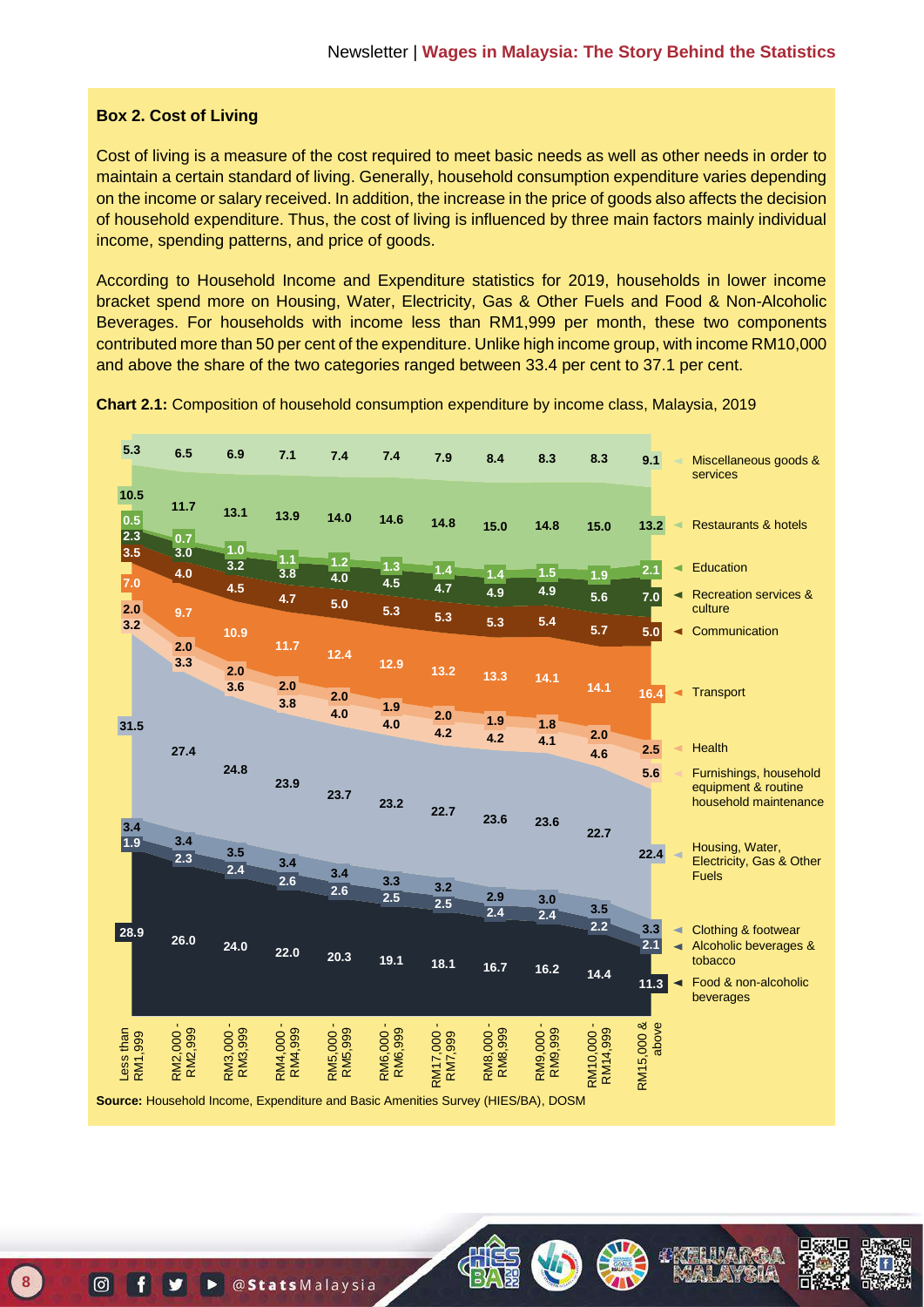## **Does Raising the Minimum Wage Increase Inflation?**

Theoretically, raising the minimum wage forces business owners to raise the price of their goods or services, increasing the living standard whilst spurring inflation (Hayes, 2021). Basically, the rise of the minimum wage would increase purchasing power, which favourably impacts the economy. The rise of purchasing power pushes the demand curve towards the economic equilibrium, pushing the price to meet the equilibrium whilst influencing inflation.

#### **Box 3. Relationship Between Unemployment and Inflation**

The relationship between inflation and economic activity is one of the cornerstones of macroeconomics to see a country's economic stability. The Phillips curve theory claims that with economic growth comes inflation, which in turn should lead to more jobs and less unemployment.



### **Chart 3.1:** Phillips Curve **Understanding Phillips Curve**

The Phillips Curve is the graphical representation of the short-term relationship between unemployment and inflation within an economy.

According to the Phillips Curve, there exists a negative, or inverse, relationship between the unemployment rate and the inflation rate in an economy.

### **Theory behind Phillips Curve**

- Lower unemployment is associated with higher inflation.
- Higher unemployment is associated with lower inflation.

**Source:** Engemann, K. M. (2020). What is the Phillips Curve. Federal Reserve Bank of St. Louis.

| <b>Some Reviews</b>                                                                                          |  |  |
|--------------------------------------------------------------------------------------------------------------|--|--|
| Metasari & Erni (2020)                                                                                       |  |  |
| Generally, we will see an inverse relationship                                                               |  |  |
| between unemployment and inflation in the short-run<br>while such a relationship does not exist in long-run. |  |  |
|                                                                                                              |  |  |

### **Daly, Hobijn, and Lucking (2012)**

Downward nominal wage rigidity was an important factor that shaped the dynamics of inflation during and after the last three U.S. recessions.





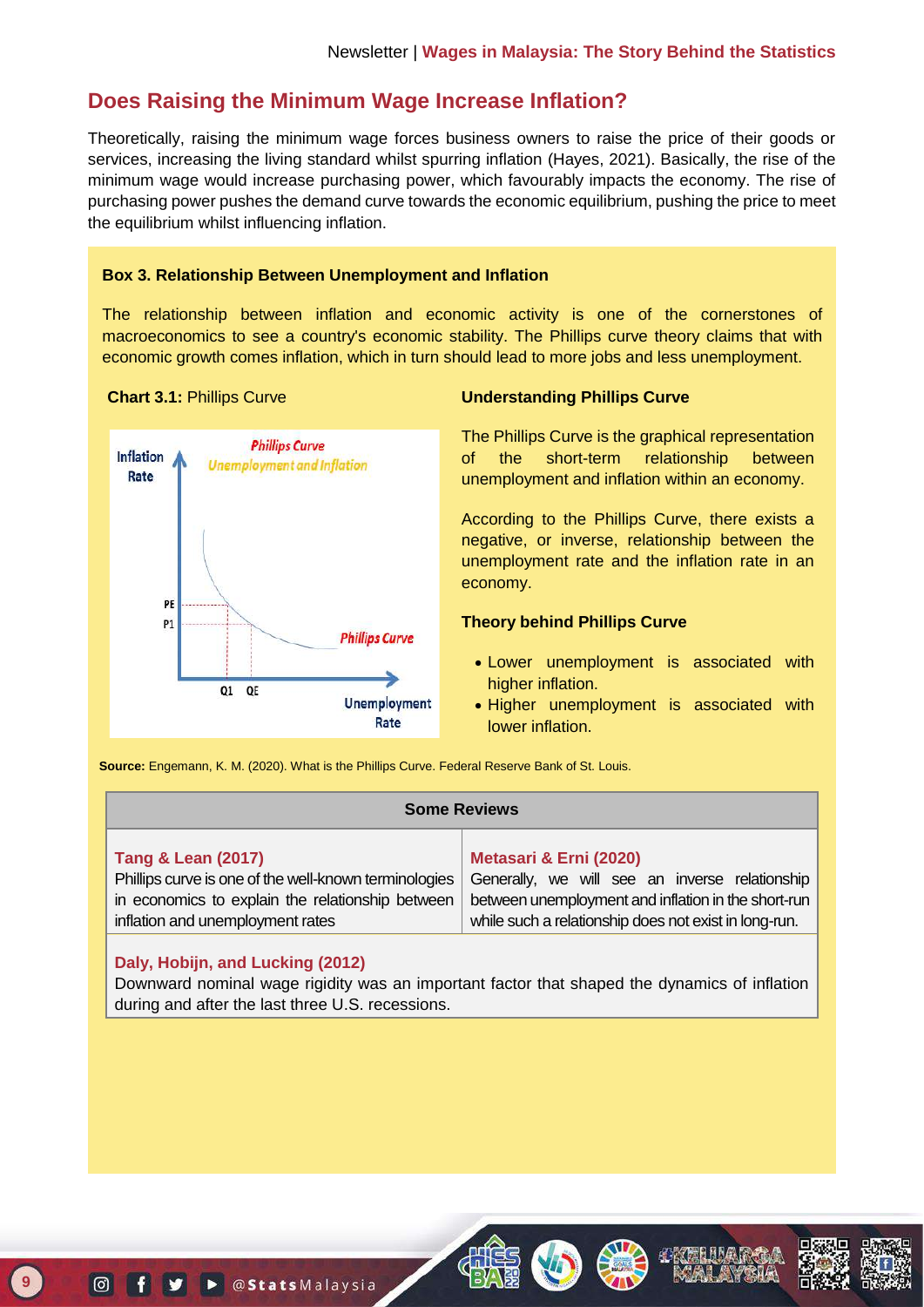

Preliminary analysis of the relationship between CPI and real wage in Malaysia indicated a year-on-year positive growth of CPI the following year after implementation of minimum wage. After the implementation of minimum wage in 2013, CPI grew 5.1 per cent in 2014. Later, with the 2016 Minimum Wage Order, it was observed that CPI remained elevated at 3.7 per cent and continued to surge 6.2 per cent in 2018. The effect of another rise in minimum wage to inflation cannot be identified base on this analysis considering an unprecedented socioeconomic scenario in 2020. However, it can be seen that as real salaries & wages declined in 2020, CPI dived 7.0 per cent immediately during the same year (**Chart 8**).



**Chart 8:** Mean monthly real salaries & wages against CPI growth, 2012 - 2020

**Source:** Author's calculation from Salaries & Wages Survey Report and Consumer Price Index, Malaysia, DOSM

Further investigation to map the relationship of real wages, inflation and unemployment was done using the annual statistics produced by DOSM. It was found that inflation rate trend line moves in tandem with the real wage trend line. In the meantime, there is an inverse relationship based on the trend lines of inflation rate and unemployment rate. A downward trend can be observed for inflation rate and an upward trend can be seen on unemployment rate. Social and economic restrictions that took place in Malaysia in 2020 has resulting in slower economy recording a considerable decline of inflation rate by 1.2 per cent while unemployment rate soared to 4.5 per cent. These initial findings corroborate with the Phillips theory which states there is a trade-off between inflation and unemployment (**Chart 9**).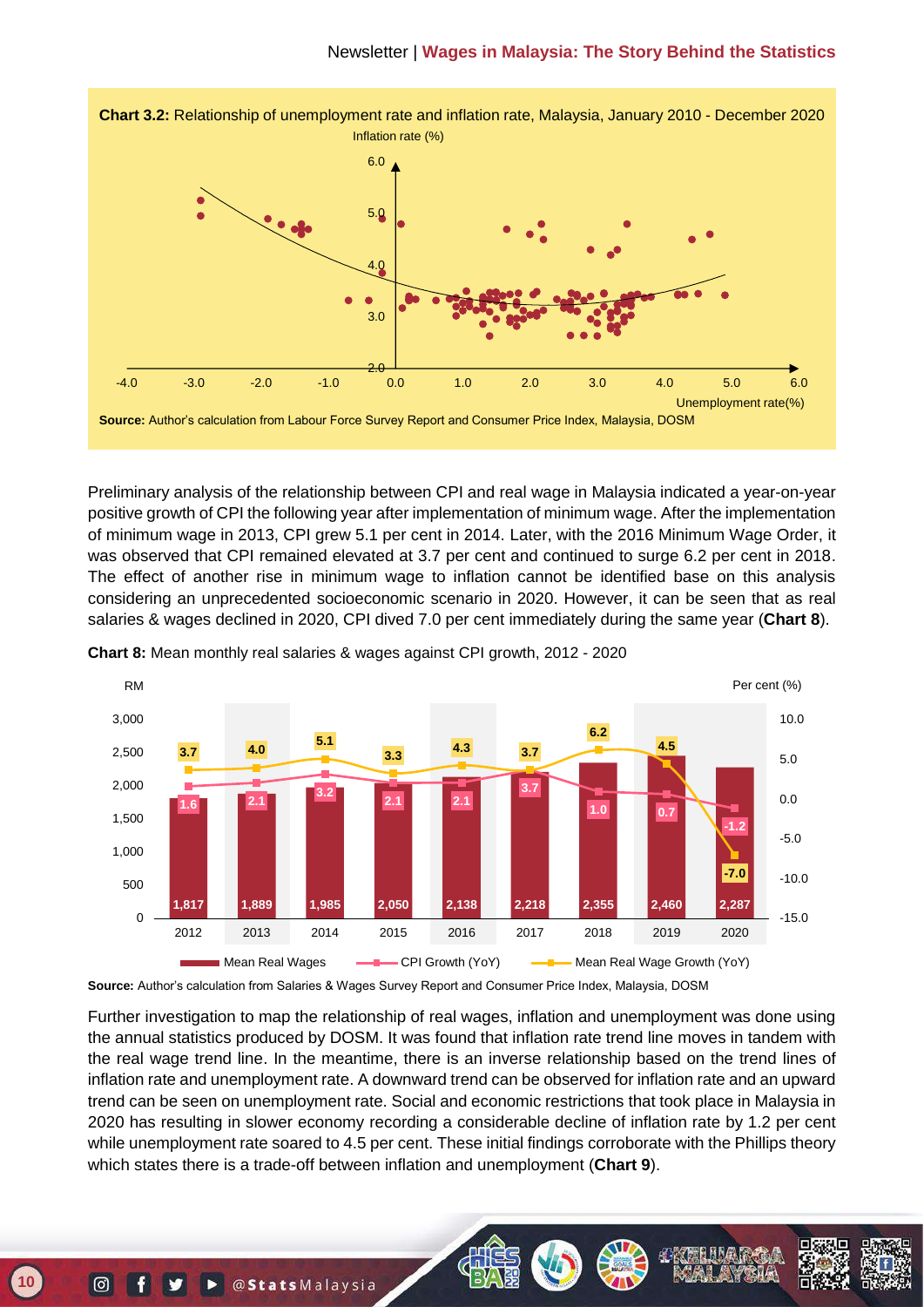

**Chart 9:** Annual percentage change of mean real wage, inflation rate and unemployment rate, Malaysia, 2012 - 2020

**Source:** Author's calculation from Salaries & Wages Survey Report, Labour Force Survey Report and Consumer Price Index, Malaysia, DOSM **Note:**

TL1 – unemployment rate trend line; TL2 – real wage trend line: TL3 – CPI growth trend line

## **Potential Impacts of Implementing Minimum Wage**

From the perspective of businesses, increasing minimum wage will incur additional labour cost. While large and multinational companies may be able to absorb this cost, smaller businesses may find the regulation challenging in managing their operation costs. However, willingness to increase wage rate should go hand in hand with adoption of technology and automation in order to create skilled and high value-added jobs. This can ultimately increase productivity and ensure skill retention for the employers.

As for the employees, minimum wage raises the employees' living standards and lowers poverty through promoting income redistribution. This approach had a huge impact on supporting low-paid workers. Increases in the minimum wage will assist to close the income gap between the lowest and highest paid workers as well as reducing wage inequality. The implementation of raising the minimum wage do have better impacts, such as lifting people out of poverty and raising personal and family income.

While in-depth analysis may be able to provide insights into the empirical impact of implementing minimum wage, this section will review some of the literatures on the matter.

| Salleh, Talib and Rusly, 2007                  | Poh (2013)                                                                                |
|------------------------------------------------|-------------------------------------------------------------------------------------------|
| The increase of the minimum wage will          | Some firms, especially small and medium                                                   |
| enhance the wellbeing and welfare of low-      | enterprises (SMEs) may be forced to cease                                                 |
| income bracket employees, influence their      | their operation due to inability to absorb                                                |
| motivation and hence, lead to an increase in   | increase in cost. In Thailand, 110,000 SMEs                                               |
| productivity.                                  | were closed down due to minimum wage policy.                                              |
|                                                |                                                                                           |
| Dube, Lester and Reich (2016)                  | Fang and Lin (2015)                                                                       |
| A 10 per cent increase in the minimum wage     | A study conducted in <b>China</b> shows that minimum                                      |
| will reduce turnover for restaurant workers by | wage reduces the employment of low-skilled                                                |
| 2.1 per cent while turnover for teenagers      | employees. Thus, employees with low education                                             |
| declined by 2.0 per cent.                      | level such as below vocational school degrees                                             |
|                                                |                                                                                           |
|                                                |                                                                                           |
|                                                | were directly and adversely affected by the policy<br>in terms of employment opportunity. |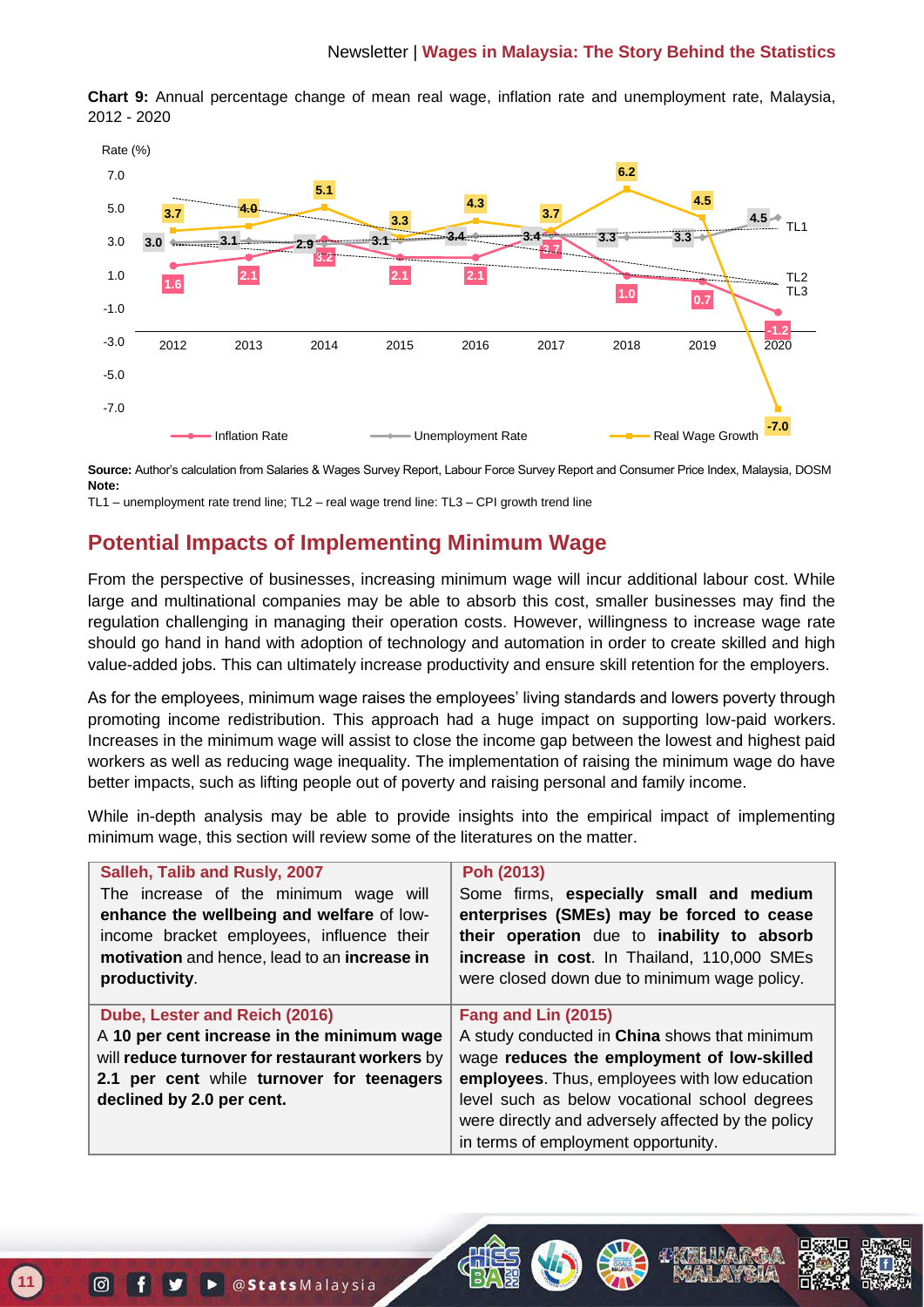| <b>Brochu and Green (2013)</b>            | <b>Neumark (2018)</b>                        |
|-------------------------------------------|----------------------------------------------|
| In Canada, quits and layoffs of young     | Employers will substitute away from less-    |
| workers with low education decline in the | skilled workers towards more-skilled workers |
| year after a minimum wage increase.       | after a minimum wage increase.               |
|                                           |                                              |

#### **Riley and Bondibene (2015)**

Upon the introduction of National Minimum Wage (NMW) in **Britain**, low-paying companies responded to the **increase in labour costs** from minimum wages by **increases in the labour productivity**. They suggested that these labour productivity increases may have been associated with **decrease in employee turnover** and **improvement in training**.

#### **Box 4. Micro, Small & Medium Enterprises in Malaysia**

While most businesses were impacted by the myriads of measures and regulations implemented to contain the prolonged public health crisis, large businesses may be able to sustain by tweaking and adapting business strategies as well as identifying emerging sources for growing their profits. Nevertheless, this may not be the case for most **micro, small & medium enterprises (MSMEs)** as they **normally operated with limited resources** and **obtaining small profit margin** through their business activities. Additionally, MSMEs are **usually more labour-intensive**, hence **would be spending more on labour compensation**. These are among the multitudes of issues faced by SMEs in managing their cash flow especially during economic hardship, which make them more vulnerable than the large companies.

**In 2020, the GDP for MSMEs contracted 7.3 per cent** which was lower than the national's GDP for the first time over the past 17 years since 2003. The decline was also larger than decreased in the GDP of non-MSMEs which posted a negative 4.6 per cent. Its **contribution to national GDP shrank to 38.2 per cent** compared to 38.9 per cent in 2019. Comprising **97.2 per cent out of 1.18 million registered establishments** in Malaysia, the number of SMEs **declined 2.6 per cent** or equivalent to 30.3 thousand to record **1.15 million during the year**. SMEs owned **48.0 per cent of total employment** in the country, equivalent **to 7.25 million persons**. The **number of MSMEs' employment dived 0.9 per cent** as compared to non-MSMEs which continued to trend up albeit at a smaller rate compared to the year before. The lower numbers signalled challenges faced by the MSMEs to sustain operation and retain employment as COVID-19 and all its consequences struck.

Corresponding to the MCO imposed in March 2020, multiple initiatives were introduced to date to protect lives, ensure well-being, propel businesses and subsequently stimulate the national economic growth. With the daily COVID-19 cases increasing further, social and economic restrictions continue in 2021. This chain of events caused demand to dwindle and put businesses especially the SMEs to exhaust their savings and resources, and subsequently resort to business closures. Recognising the important roles of the SMEs in Malaysia's economy and its vulnerability to uncertain factors, unique initiatives and stimulus packages are continuously tailored by the government to aid this segment of businesses.

As businesses start to regain momentum towards recovery towards the end of 2021, the **number of establishments rose by 6.3 per cent to record 1.26 million establishments**. **MSMEs accounted for 97.4 per cent** whereby the number **increased 6.5 per cent** to **1.23 million establishments**.

**Source:** This information is updated based on the excerpt of a sub-topic in Labour Market Review, Second Quarter 2021 entitled "Rebuilding SMEs in Mitigating the Impact of COVID-19 to Businesses", published on 19 August 2021